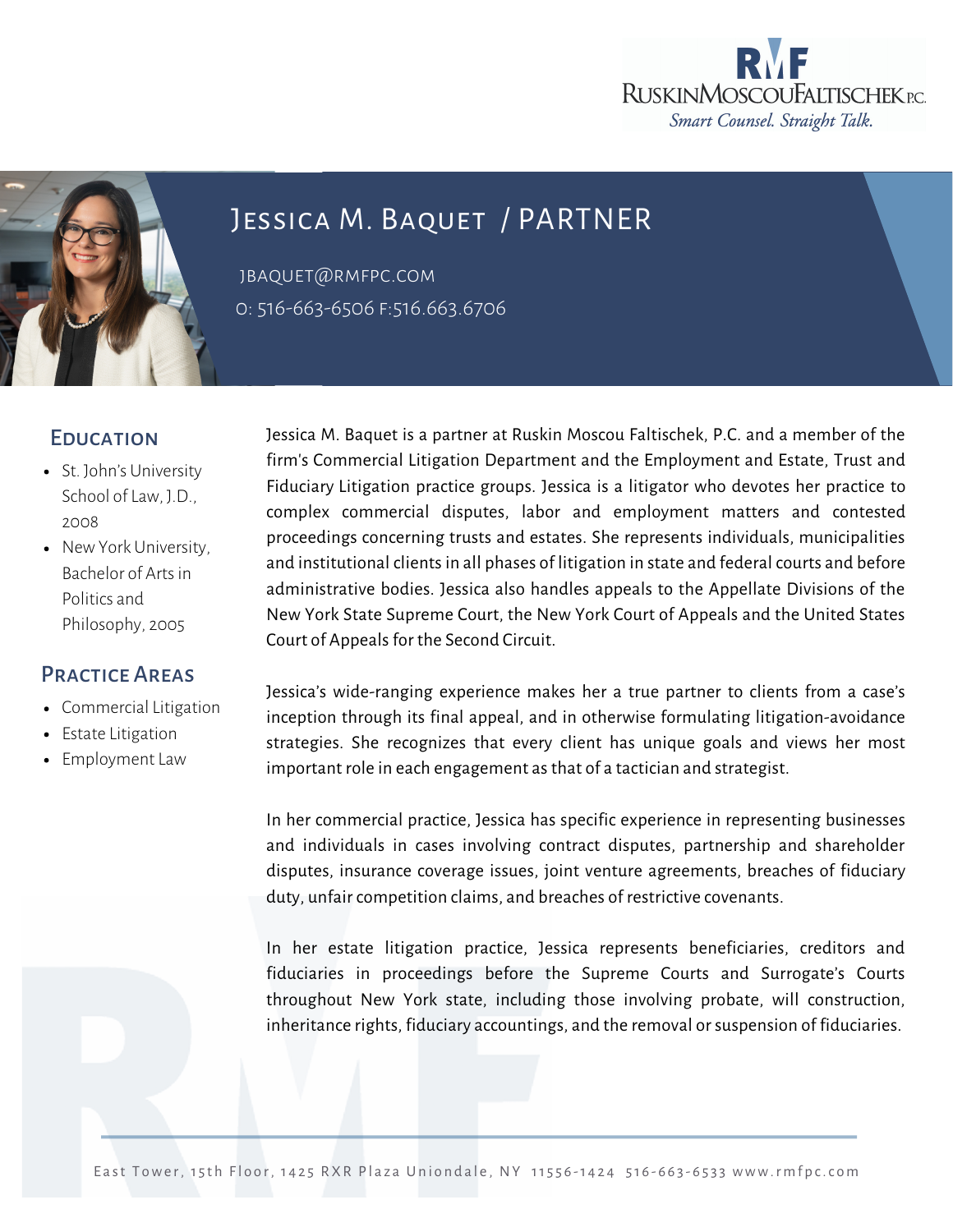

Jessica's employment law practice involves the defense of employers against claims alleging discrimination, harassment, retaliation, and wage and hour violations, and in lawsuits involving the enforcement of employment and separation agreements. She also represents employers in investigations and proceedings before administrative agencies, including the New York State Division of Human Rights, the Equal Employment Opportunity Commission, the New York State and United States Departments of Labor, and the New York State Industrial Board of Appeals.

As a complement to her litigation practice, Jessica routinely provides labor and employment counsel to employers of all sizes. She advises clients regarding compliance with federal, state and local laws; drafts employment contracts, severance agreements, handbooks and policies; prepares affirmative action plans and compensation analyses; and provides sexual harassment and sensitivity training.

Prior to joining Ruskin Moscou Faltischek, P.C., Jessica was a partner and chair of the labor and employment practice group at a prominent Long Island law firm. She also served as her former firm's assistant general counsel and a member of its management committee.

#### Media Appearances

- Supreme Court halts Biden COVID-19 vaccine rule for U.S. businesses." Newsday, January 13, 2022.
- "Supreme Court to hear arguments over workplace vaccine mandate." Newsday, January 6, 2022.
- "Judge extends ban on state vaccine mandate in health care." Newsday, September 22, 2021.
- "These Long Islanders are willing to be fired rather than get vaccinated." Newsday, September 16, 2021.
- "Delta Danger: Navigating COVID-19's newest wave." Long Island Business News, August 20, 2021 (coverstory).
- "State Guidance on virus sick leave law." Newsday, April 14, 2021.
- Panelist, City and State Webinar Series on New York's Reopening of the Economy and Recovery with Lt. Gov. Kathleen Hochul and U.S. Rep. Thomas Suozzi, June 9, 2020.
- "Getting ready to open again." Long Island Business News, May 21, 2020.
- "Time to comply." Long Island Business News, September 19, 2019.
- "Law Bill could lead to jump in sexual harassment claims." Newsday, August 9, 2019.
- "Is 'inbox zero' the answer to taming the email monster? Not for everyone, experts say." Newsday, March 22, 2019.
- "Love, Law and Marriage." Long Island Business News, August 17, 2018 (coverstory).
- "In 'Bellwether', Judge Rejects Spousal Share for Caretaker," New York Law Journal, July 17, 2018 (cover story).
- "Testimony of Wife Barred in Surrogate's Court Case." New York Law Journal, May 19, 2017.